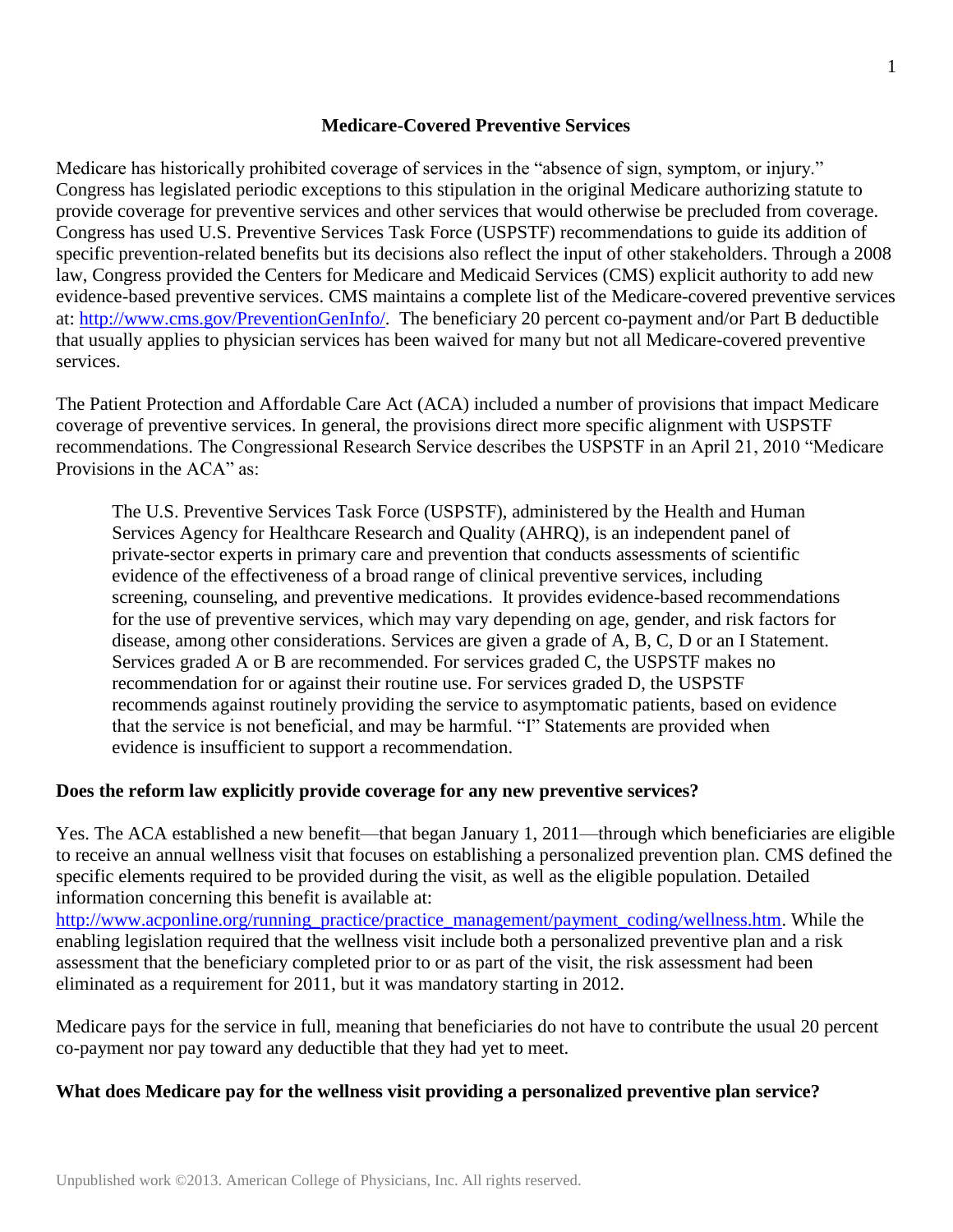CMS, for 2013, defined a basic rate of \$169.18 for the initial Wellness Visit and \$111.99 for such visits in subsequent years. The actual amount paid will be adjusted based upon the geographic location where the service is provided through the Medicare Geographic Price Cost Index (GPCI).

## **How does coverage of this service relate to coverage of the "Welcome to Medicare" exam?**

Medicare covers a one-time initial preventive physical exam (IPPE), also known as a Welcome to Medicare exam, if it is furnished to a beneficiary within the first 12 months of his or her Part B enrollment. While the IPPE has a specific definition that includes many required elements, e.g. advance care planning, it also focuses on health promotion, counseling, and provision of/referral for other Medicare-covered preventive services. Accordingly, the health reform law prohibits Medicare coverage of a wellness visit providing a personalized preventive plan service within 12 months of a beneficiary's receipt of the IPPE.

## **Can only physicians furnish this newly-covered service?**

The service is typically provided by a physician, but the law does allow it to be furnished by other providers, including nurse practitioners and physician assistants. These providers would have to be acting with their existing scope of practice as defined by state law. It can also be provided by a team of medical professionals, e.g. registered dietician, health educator, under supervision of a physician.

## **Evidence-Based Coverage of Medicare Preventive Services:**

## **Does the reform law do anything to ensure that Medicare-covered preventive services are truly evidencebased?**

The ACA authorized CMS to modify the coverage of any Medicare-covered preventive service in place at the time of its enactment to make the coverage consistent with USPSTF recommendations. The ACA provision specifically allowed CMS to withhold Medicare payment for these currently-covered preventive services that have an USPSTF grade of D (not recommended). The authority Congress granted CMS through a 2008 law to expand coverage to additional preventive services already comes with the stipulation that they be evidencebased.

# **Removal of Barriers to Preventive Services in Medicare:**

## **What does the reform law do to remove the barrier to beneficiaries getting Medicare-covered preventive services?**

The ACA eliminated co-payments and deductibles for most Medicare-covered preventive services, meaning that Medicare pays the full allowable payment amount for most services beginning January 1, 2011. Specifically, the co-payment is waived for Medicare-covered preventive services: in place at the time of ACA enactment that are USPSTF recommended (have a grade of A or B); and for future evidence-based services that CMS decides to cover using the administrative authority Congress provided through the 2008 law. The deductible is essentially waived for the same preventive services covered at the time of ACA enactment for which there is no co-payment. The ACA provision did not prospectively waive the deductible related to evidence-based preventive services CMS decides to cover in the future using its administrative authority. Presumably, Congress declined to prospectively waive the deductible pertaining to future Medicare-covered preventive services to avoid assignment of an even higher cost to these provisions.